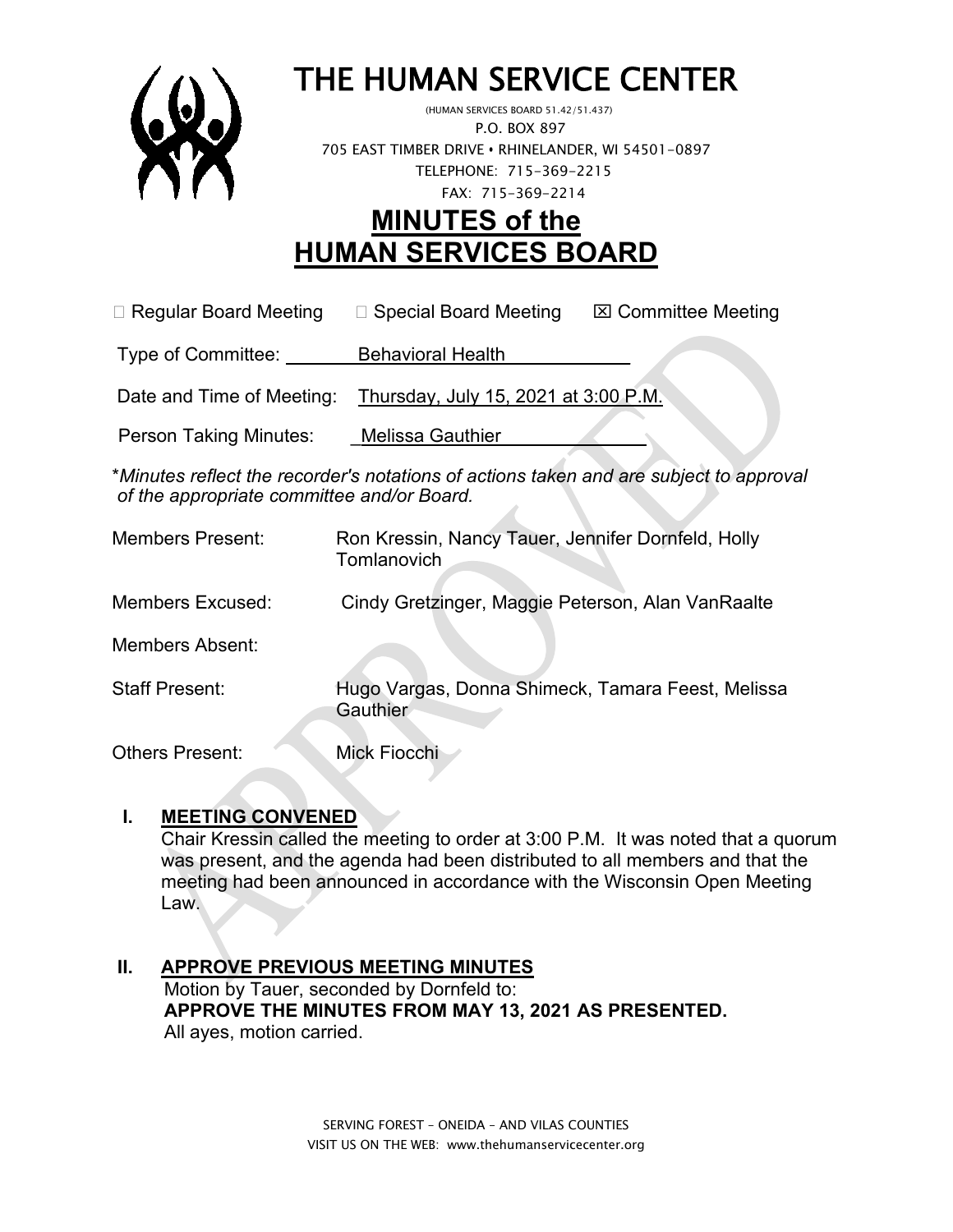#### **III. NAMI FUNDING REQUEST**

Mick Fiocchi from NAMI Northern Lakes Center gave a presentation on the services they provide including peer support groups, the changes they endured during COVID, and plans to reopen the drop-in center on August 2, 2021. Mr. Fiocchi reported the importance of continued funding from HSC for the drop-in center, which helps keep people in a mental health crisis from being admitted to the hospital.

Motion by Tauer, second by Tomlanovich to:

**APPROVE \$10,000 IN HSC's BUDGET FOR NAMI AND FORWARD TO ADMINISTRATION COMMITTEE FOR APPROVAL.**

All ayes, motion carried.

#### **IV. VACANCY AND RECRUITMENT UPDATE**

Vargas reported that 2 CCS Service Facilitators put in their resignations recently. Vargas reported that the positions have been posted and interviews are scheduled for July 29<sup>th</sup>. Vargas reported that there is still one Mental Health Technician position available in the budget and Vargas and Shimeck are currently assessing when to fill that position based upon enrollment in the CSP program.

#### **V. COMMUNITY ENGAGEMENT UPDATE**

Shimeck updated the committee on recent community engagement efforts. Shimeck reported that Dottie Moffat, who was very active in many community projects HSC has been involved in, including coalitions, HOPE Consortium, Crisis Grants, and Women's Outreach, passed away earlier this year.

Shimeck reported that HSC continues to participate in the Social Services joint staffing meetings. Oneida County meets on a regular basis, Forest County does not have as many clients in common so meetings are scheduled as needed, and although Vilas County Department of Social Services sees this as a valuable meeting, the last couple of meetings did not occur due to HSC not receiving the names of clients or the invitation to the meeting from Vilas County Department of Social Services. There have also been times that HSC has not gotten the names of clients to staff or the invite for the meeting until the day of the meeting which makes it difficult to have HSC's staff available for the meeting.

Shimeck also reported that HSC continues to have a presence virtually in the branch offices and to date no referrals have been received from Vilas County Social Services or Vilas County jail and Forest County has made 4 referrals since January.

Shimeck reported that the Tri-County Managers Meeting occurred and Oneida County Social Services stated they spoke to Marathon County about wrap around services and Oneida County would like to do that here. Shimeck informed them that HSC has been doing wrap around since 2010 and social workers from the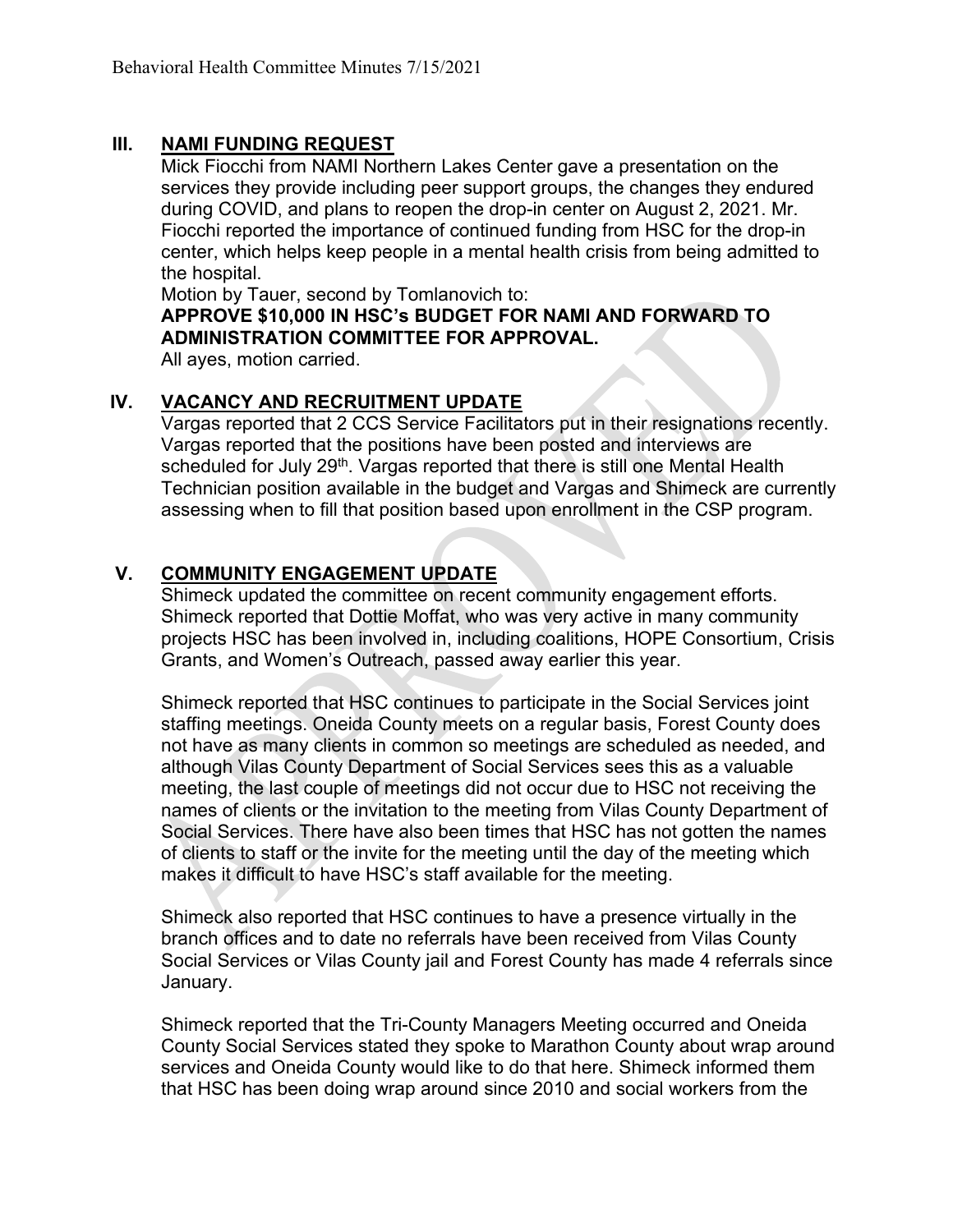Departments of Social Services are invited to the wrap around meetings with clients.

Shimeck reported that the Forest County Community Coalition has been difficult for her to attend as it is the same time as the Office of Children's Mental Health Access committee meeting which she is a co-chair. Shimeck reported that she stays in communication with Michelle Gobert and Mary Thornton from The Community Coalition of Forest County in regards to projects they are doing. Shimeck reported these meetings have gone back to in-person only making attending even more difficult.

Shimeck also reported that she continues to be present at the Oneida County AODA Coalition monthly meetings and works with coalitions to collaborate on SUD prevention. Shimeck also reported that WJFW did a weekly segment during Mental Health Awareness month in May highlighting an overview of services, CSP, Emergency Service, and HSC's Outpatient Clinic. Feest reported that the links to the videos are on HSC's website.

Vargas reported that he has been attending the CCoT (County Communities on Transition) coalition meetings. CCoT seeks to establish and coordinate community supports for life transitions for individuals with disabilities. Vargas reported the June meeting focused on summer programs and the upcoming transitions to school in-person.

#### **VI. COMPREHENSIVE COMMUNITY SERVICES UPDATE**

Shimeck reported that CCS continues to receive many referrals for this program. Shimeck reported that with 2 new staff and 2 more giving their resignations, it has been very difficult to bring on new staff. Shimeck reported Kirsten Carlson, Behavioral Health Coordinator, reaches out to those on the waitlist to find out what type of services they are requesting to see how we can meet their needs while they wait. Shimeck also reported that HSC continues to try and increase the number of providers we have for this program and that lack of providers seems to be an issue statewide.

# **VII. COMMUNITY SUPPORT PROGRAM UPDATE**

Shimeck provided a CSP update. Shimeck reported that all 3 of the Mental Health Technicians have completed their trainings and are now going out in the community to work with clients. Shimeck reported having the Mental Health Technicians has been a great addition to CSP and has allowed for greater consistency within the larger team.

#### **VIII. EMERGENCY SERVICES PROGRAM UPDATE A. EMERGENCY SERVICES REPORT**

The Emergency Services Report was distributed to the committee. Vargas reported a total of 75 crisis assessments in May, which was the highest for the year. Vargas also reported that there was an increase in COVID- related calls. Shimeck reported that while people were in lockdown during COVID, there